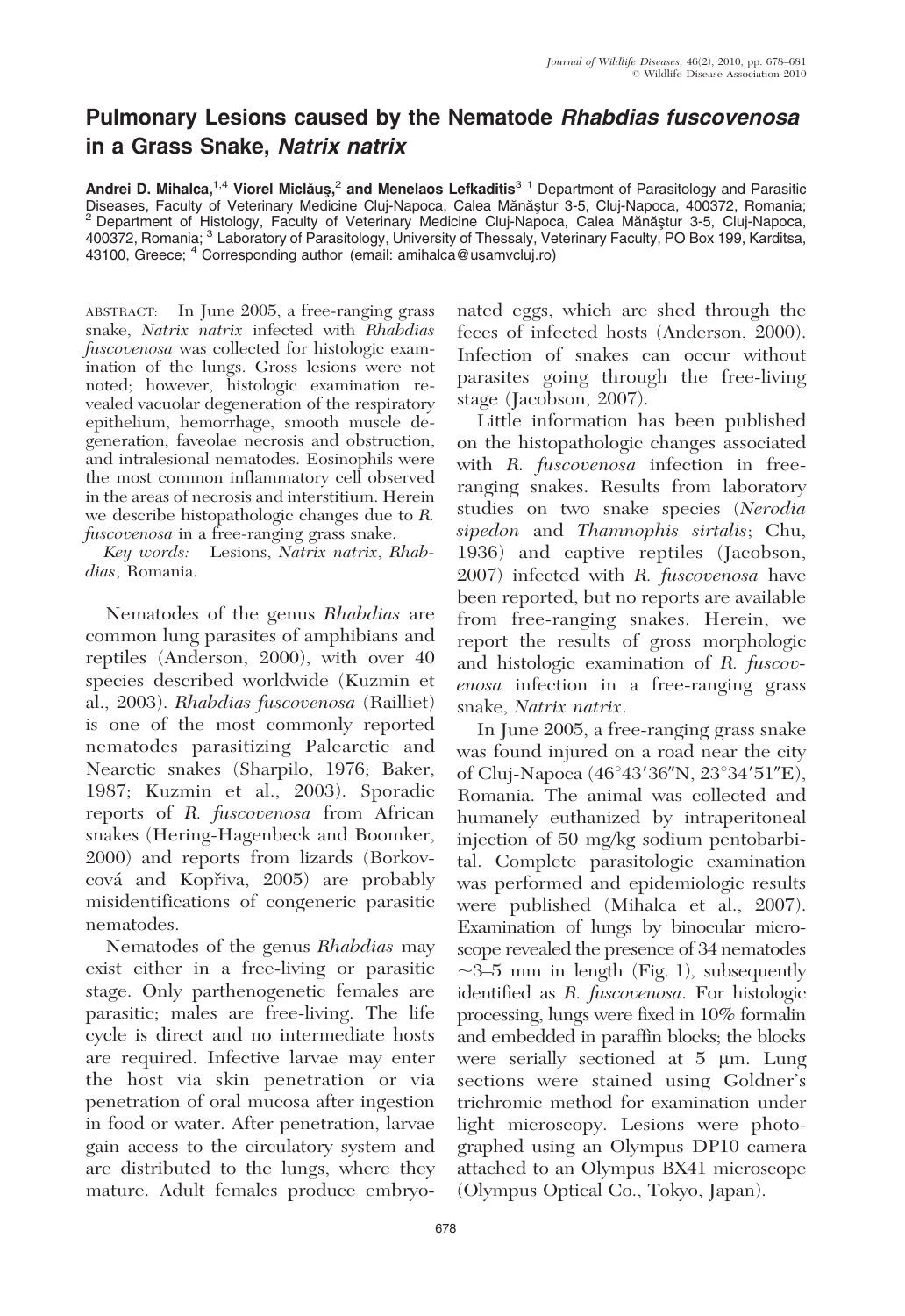

FIGURE 1. Adult Rhabdias fuscovenosa (arrowhead) surrounded by mucus in the lungs of a grass snake, Natrix natrix. Bar=1 mm.

Gross changes were not observed in the lungs; however, histopathologic changes were observed and were associated with the nematodes (Fig. 2). The respiratory epithelium had vacuolar degeneration and cellular debris filled the faveolae (Fig. 3). Other changes included intrafaveolar hemorrhage (Fig. 4), smooth muscle degeneration in the interfaveolar septa (Fig. 5), collapse of pulmonary structures, and obstruction of faveolae (Fig. 6). Inflammatory cell infiltrates were present within the faveolar lumen and interstitium and



FIGURE 3. Faveolar cross section of lung in grass snake, Natrix natrix, with vacuolar degeneration of epithelial cells (arrowhead). H&E stain. Bar=  $100 \mu m$ .

were predominated by eosinophils. Histologic examination did not reveal other causes for the pulmonary lesions and lesions were seen only in areas of the lung where nematodes were present.

The few reports on the pathology associated with Rhabdias infection in reptiles are from captive animals. In pet snakes there are reports of clinical disease including signs of hypoxia and severe pneumonia, with secondary bacterial pneumonia. Gross appearance of the lesions in these snakes consisted of accumulation of mucus around the nares



FIGURE 2. Faveolar cross section of lung in a grass snake, Natrix natrix, showing the presence of nematode (black arrow) surrounded by epithelial debris (white arrowhead) and eosinophils (black arrowhead). H&E stain. Bar=100  $\mu$ m.



FIGURE 4. Cross section of lung in a grass snake, Natrix natrix, showing intrafaveolar hemorrhage (black arrowhead) with eosinophil infiltration (white arrowhead). H&E stain. Bar= $100 \mu m$ .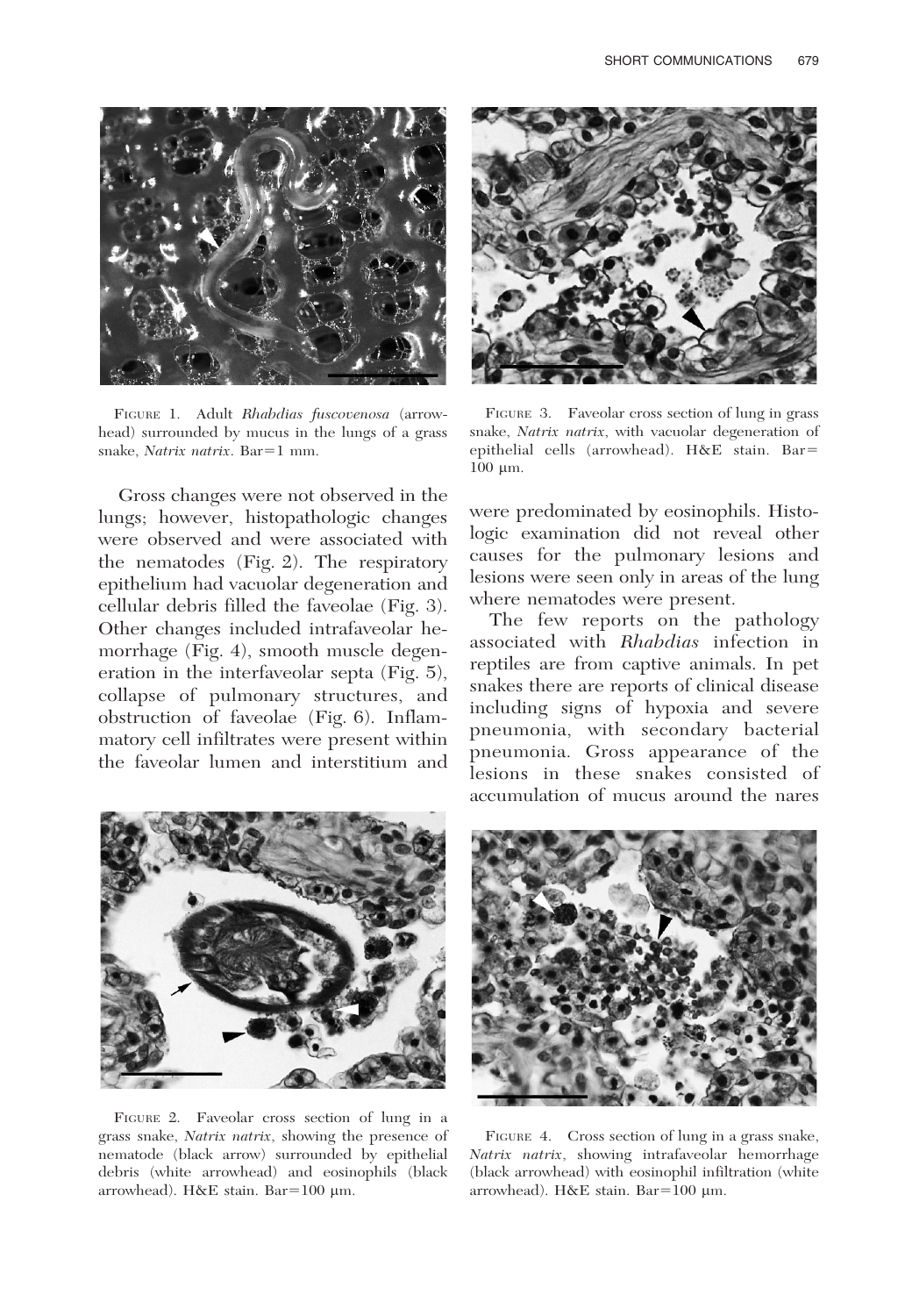

FIGURE 5. Cross section of lung in a grass snake, Natrix natrix, showing degenerated muscles (arrowhead) from the interfaveolar septa. H&E stain.  $Bar=100 \mu m$ .

and glottis and necrotic cellular debris and exudate in the major air passageways (Jacobson, 2007). In experimentally infected snakes, Chu (1936) found no gross lesions produced by penetration of adult Rhabdias into the lungs in heavy infections; however, histopathologic changes were not described. Histologic changes described by Jacobson (2007) in captive snakes infected with Rhabdias consisting of proliferative pneumonia with hypertrophy of pneumocytes are similar to our findings. Jacobson (2007) and Schaftenaar et al. (2000) reported changes associated with the migration of larval nematodes of the genus Rhabdias through various tissues of lizards.

Our findings suggest that in free-ranging snakes, although infection with Rhabdias may not be clinically evident or cause gross lesions, histopathologic changes may be focally severe. Free-ranging reptiles are infected with a variety of parasites, but few reports associate parasitism with morbidity or mortality. Moreover, parasite-induced gross or microscopic lesions are commonly reported in free-ranging reptiles. For an extensive review, see Jacobson (2007). However, individual reptiles that become ill and die in the field are rarely found, unless there is an epidemic die-off (Ja-



FIGURE 6. Cross section of lung in a grass snake, Natrix natrix showing faveolar obstruction (arrowhead) caused by destruction of epithelial layer. H&E stain. Bar $=100 \mu$ m.

cobson, 2007). The impact of focal lesions on the general health of hosts is difficult to evaluate. In toads infected with Rhabdias bufonis, Goater and Ward (1992) showed parasite-induced anorexia with reduced growth and survival. No similar effects were reported in snakes infected with Rhabdias, but pulmonary lesions could impair oxygen consumption, as shown by Joly et al. (2008) in toads infested with pulmonary helminths.

This research was partly funded by grants CNCSIS 33968/2003/86/32 and CNCSIS 27665/2005/7/196. From the Consiliul National al Cercetarii Stiintifice din Invatamantul Superior.

## LITERATURE CITED

- ANDERSON, R. C. 2000. Nematode parasites of vertebrates: Their development and transmission. 2nd Edition. CABI Publishing, Wallingford, UK, 672 pp.
- BAKER, M. R. 1987. Synopsis of the Nematoda parasitic in amphibians and reptiles. Memorial University of Newfoundland, Occasional Papers in Biology No. 11, 325 pp.
- BORKOVCOVÁ, M., AND J. KOPŘIVA. 2005. Parasitic helminths of reptiles (Reptilia) in South Moravia (Czech Republic). Parasitology Research 95: 77– 78.
- CHU, T. 1936. Studies on the life history of Rhabdias fuscovenosa var. catanensis (Rizzo, 1902). Journal of Parasitology 22: 140–160.